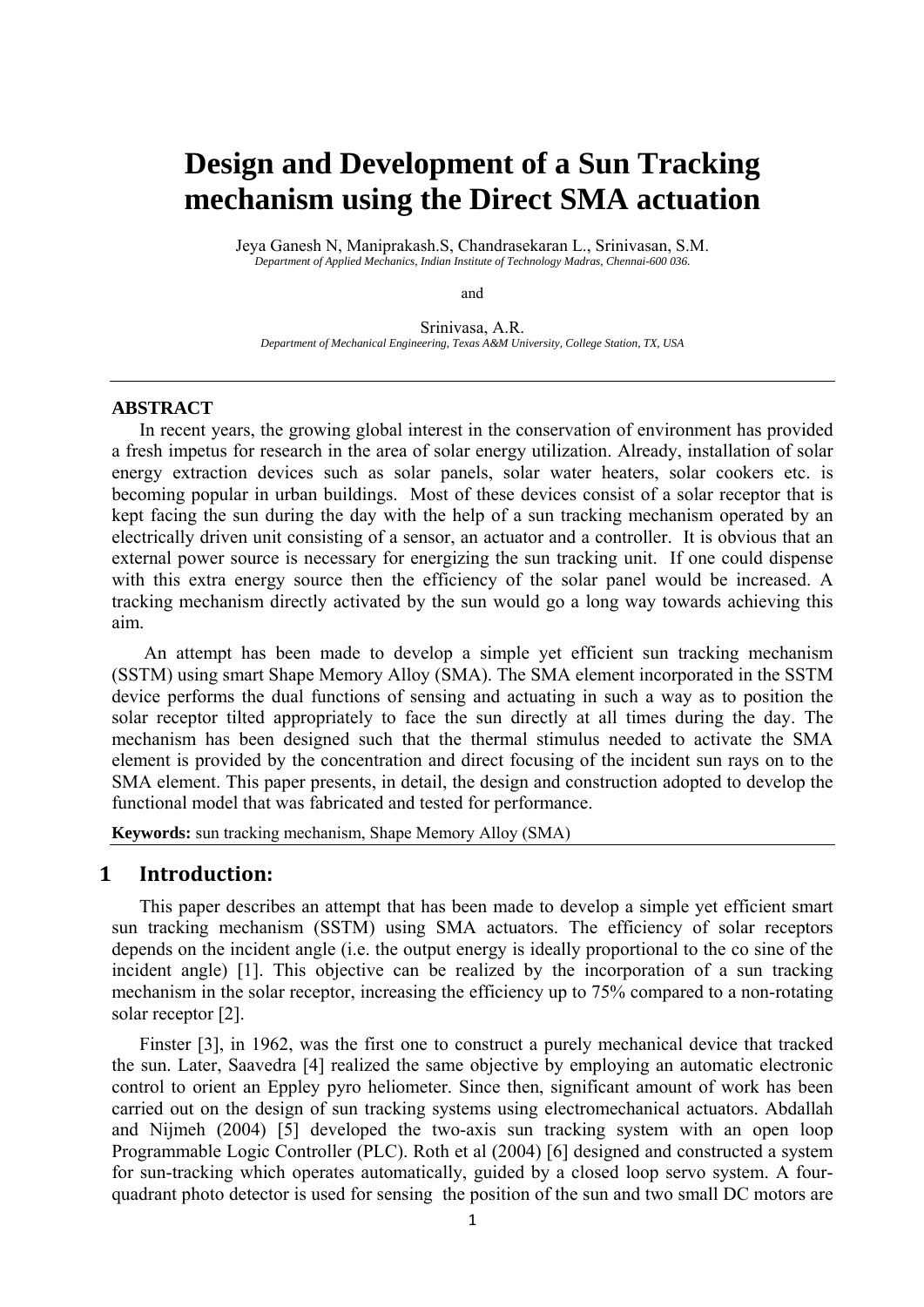used for moving the instrument platform keeping the sun's image at the center of the fourquadrant photo detectors. Recently, Alata et al [7] have developed a multipurpose sun tracking system using fuzzy logic control. Rizk and Chaiko [8] have recently introduced a simple solar system tracker using a stepper motor and a light sensor. A recent review of the existing systems can be found in [2].

Fig.1 shows the conceptual diagram of a typical existing sun tracking mechanism. In the closed-loop system the sensor senses the position of the sun and sends a signal to the controlling unit, whereas in an open-loop system control algorithms are preloaded in the controlling unit, which determines the amount of actuation required and sends an appropriate signal to the motor which tilts the solar device towards the sun.



*existing sun tracking mechanism*

*tracking mechanism (SSTM)*

In all the above, the sun tracking mechanisms there is a requirement for a certain amount of electrical energy input for the controlling units(PLC, micro-controller, electronic circuit), for the actuators (electrical motor),and, for the sensors (Photo Detector, Light Dependent Resistors). Since electrical energy is needed as an external source to energize the motor, the employability of such mechanisms is restricted only to areas where electrical energy is easily and continuously available or when the unit itself is an electricity generator.

However, the need for an electrical energy source could be dispensed with, if one could replace the electric motor by a tilting device that can be activated directly by solar heating. Some tracking mechanisms for solar collectors were proposed in the early 1980s which required no electric power supply and no electronic control devices for simplifying their mechanisms [9- 11]. These devices included heat responsive elements that could exert a thrust when they were heated by the radiant energy from the sun and become limp in its absence. But the tracking mechanisms based on these could change their position to only two or three positions of the movement of the sun over the entire day.

It is well known that Shape Memory Alloy (SMA) based actuators can respond to a thermal stimulus in such a way as to induce a movement by exerting a significant force on a movable element. It is being used in a variety of applications such as military, medical, safety, and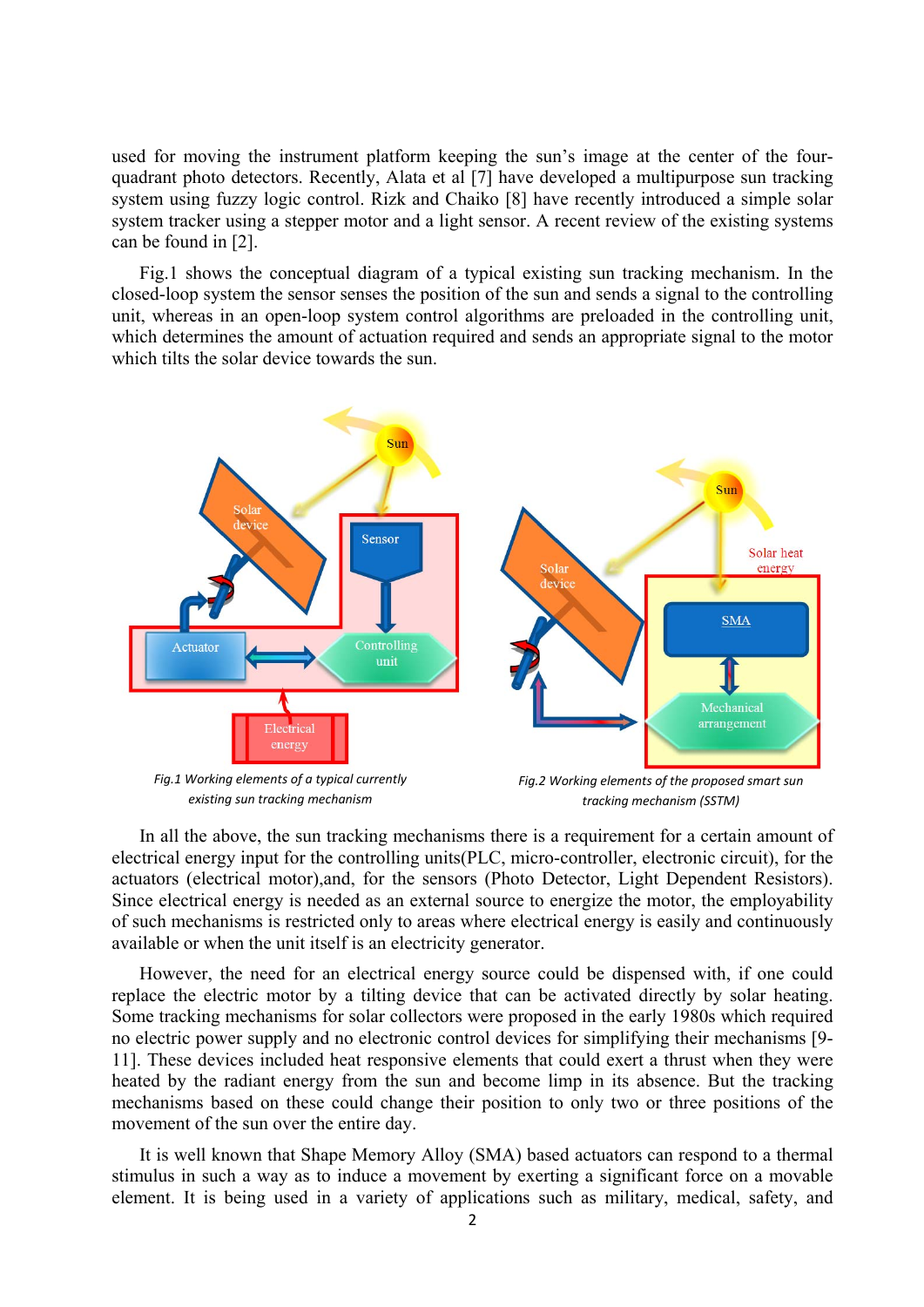robotic applications. Nitinol (an SMA material) couplers are in use in F-14 fighter planes since the late 1960s [12]. Thus, it appears possible to design an SMA based device that can be energized by solar heating to achieve the appropriate tilting of the solar receptor. A patent for a tracking mechanism using shape memory alloys (SMAs) as heat responsive elements had been taken initially by Hashizume [13, 14]. The system outlined in the patent requires a number of parabolic trough reflectors or compound parabolic concentrators and SMA springs and pulleys depending on the number of positions of the movement sought. The returning of the solar receptor after completing one day is not addressed. The SMA functional degradation and cyclic behavior of the SMA are not considered in the design, and therefore, may be difficult to achieve controlled, repeatable movement in the system.

The objective was to fabricate a mechanism in which the SMA element performed the dual functions of sensing and actuating in such a way as to position the solar receptor tilted appropriately to face the sun directly at all times during the day. The thermal stimulus needed to activate the SMA element sufficiently, was to be provided by concentrating and direct focusing of the incident sun rays on to the SMA element by suitable lenses (Fig.2 shows the essential elements of the device). The key innovation of this approach is to use a single set of movable focusing mechanisms rather than a fixed array of them with these basic aims, a functional tabletop model was fabricated and tested for performance. This paper presents, in detail, the design methodology and construction adopted to develop the functional model.

The layout of the paper is as follows: In the section that follows, the conceptual design of the functional model of SSTM is presented. In the next section, the construction and working principle of SSTM are explained. The subsequent section describes the design and preparation of the SMA spring actuator element, the most important component of this device. Characterization tests conducted on the spring actuator and the design decisions made on the basis of the same are discussed in the section that follows ending with the final section on conclusions.

# **2 Functional model**

## **2.1 Conceptualization of a Functional model:**

In the present case, the core function of the proposed smart sun tracking mechanism would be to keep the solar receptor always facing the sun directly from sunrise to sunset. To accomplish this, a tilting device consisting of an SMA actuator would be fitted into the solar receptor assembly. This device would be activated by the sun's heat, whenever the solar receptor gets out of alignment with the sun, causing a tilting of the solar receptor such that it is brought face to face with the sun. Once the alignment of the solar receptor with the sun is accomplished, the actuator would cease to act until the receptor again registers a misalignment with the sun to a degree detectable by the SMA device.

The first step towards realizing this goal is the fabrication and assemblage of a table-top functional model that could be scaled up later to an actual working device in the site. In the present design, a closed-loop control system is envisaged where the SMA element is able to sense the position of the sun provided there is no interruption. One needs also to take into account the fact that in a real situation, the sunlight may not be incident on the sensor- actuator because of interruption by clouds. Further modifications (that are not addressed here) may be necessary to accommodate such interruptions to the incidence of sunlight on the SM element.

The design of the open-loop functional model needs to be based on the following parameters: 1) the incidence angle of sun's rays and 2) the response time interval between actuations. The incident angle depends on the hour angle and the declination angle. The hour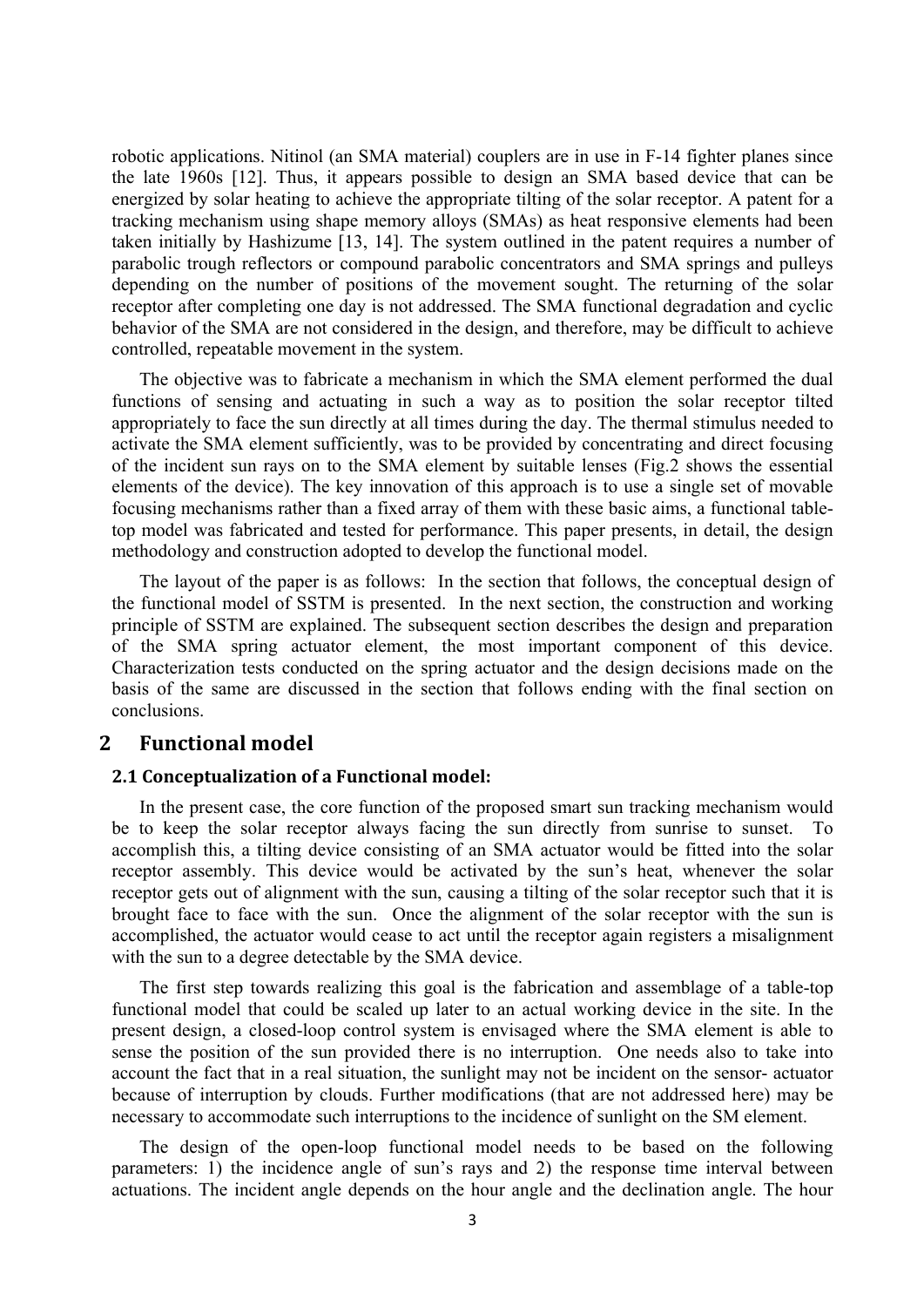angle is an angular measure of time and is equivalent to  $15^{\circ}$  per hour and it varies from -90 $^{\circ}$  to  $90^\circ$ . The declination angle is the angle made by the line joining the centers of the sun and the earth with its projection on the equatorial plane and it varies from  $-23.45^{\circ}$  to  $23.45^{\circ}$ [1]. Since the variation of the declination angle in time is generally very small, it is ignored in the current design and the incidence angle can be assumed to be the hour angle for the design of the present functional model and the spinning axis of the solar receptor is perpendicular to the equatorial plane. For the current design, the error likely to be introduced by ignoring the declination angle maybe rectified by carrying out a manual weekly correction for increasing the efficiency further more.



# **2.2 Construction / Fabrication of the functional model:**

Fig.3 Functional model of the proposed smart sun tracking mechanism (SSTM) working elements are: 1. SMA spring; 2. Fixed frame X; 3. Pulley A&B; 4. Wheel C,D&E; 5. Pawl and Ratchet; 6. The main shaft; 7. Stopper arrangement; 8. Driving bevel gear; 9. Driven bevel gear; 10. The mechanism dead weight; 11. Solar receptor shaft; 12. *Lens; 13. The actuat tor dead weight t and 14. Solar receptor*

Initially a brief description of the mechanism and its component parts are given below, to be followed by a more detailed explanation of their individual functions in a subsequent section.

Fig. 3 shows the arrangement of the model of the sun tracking solar energy receptor mechanism. The SMA spring (1), the design of which is described in section 2, is suspended horizontally by two connecting cables. One cable connects one end of the SMA spring to the fixed frame  $X(2)$  and the other cable connects the other end of the spring to the pulley A. Pulley A and pulley B are mounted on the same shaft so that when A moves B also moves by the same amount. A cable is connected between the pulley B and the wheel C to transmit the motion from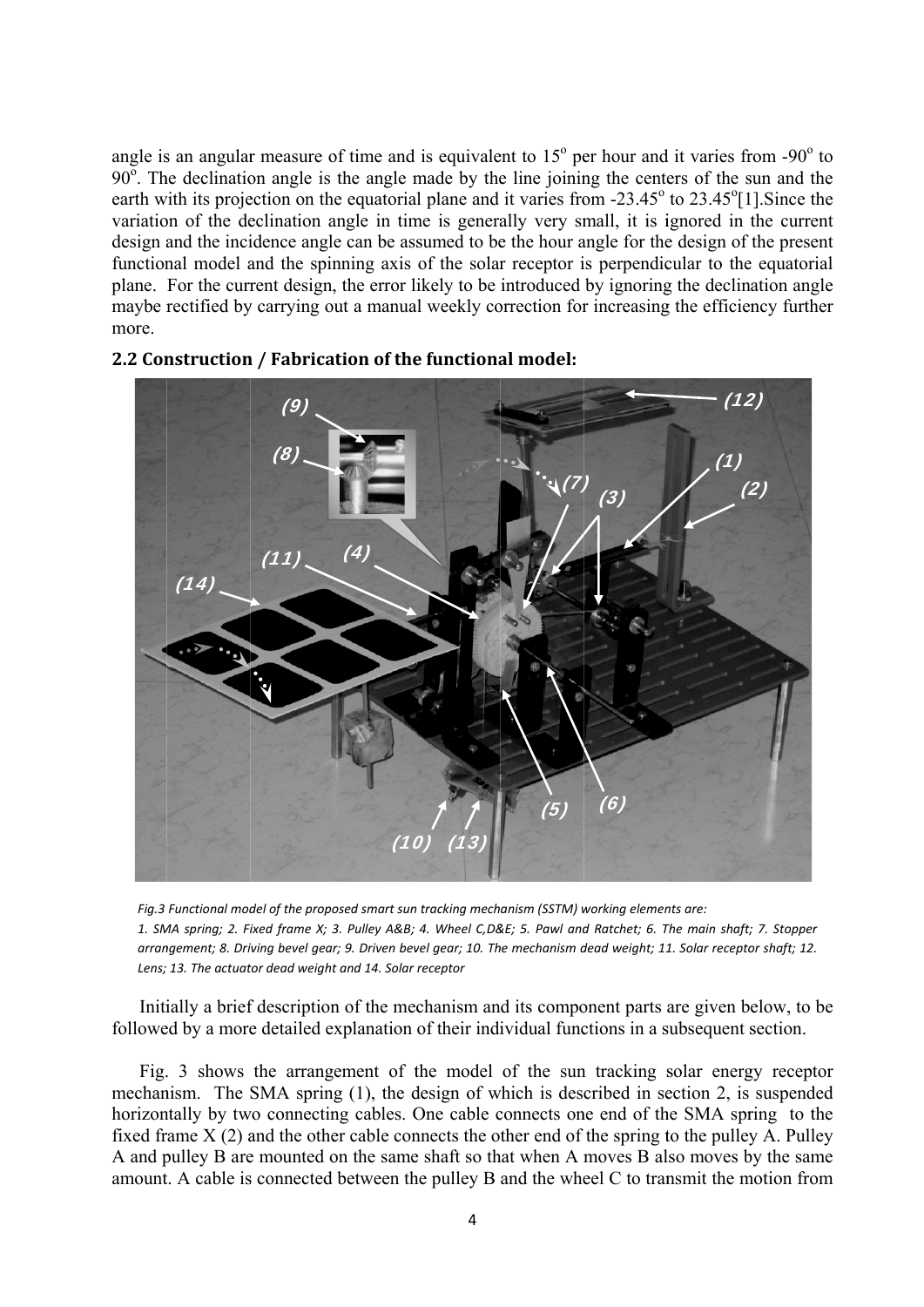the pulley B to the wheel C. Wheels C, D, and E are mounted on a main shaft (6) as shown in Fig.3. Wheels C and D are mounted freely such that their rotation will not be transmitted to the main shaft, while Wheel E is fixed integrally to the main shaft.

A bevel gear (8) is provided at the end of main shaft near wheel E. A tapered stopper (7) is provided between the two rods projecting from the wheel C to control the amount of stroke of the SMA spring. The tapering of the stopper allows for vertical movement of its position, enabling controlling adjustments to the magnitude of the stroke. A pawl and ratchet mechanism is provided in between the wheels C and D to restrict the rotation of the wheel D to one direction. A lever clutch arrangement is provided in between the wheels D and E to restrict the motion of wheel E to  $120^0$ , beyond which the lever gets disengaged from wheel D. The function of the mechanism dead weight (10) hanging from wheel E is to drive this wheel in the reverse direction by  $120^0$  to reengage with wheel D. The bevel gear mounted on main shaft to transmit motion to the solar receptor shaft is in turn engaged with another bevel gear (9) which is mounted on the solar receptor shaft.

 The elevated frame platform supporting the focusing lenses is attached to the solar receptor shaft (11) in such a way that a constant radial phase angle is maintained between the lens and solar receptor. These lenses (12) are appropriately positioned and fitted on the elevated platform so as to focus the sunlight on to the SMA spring. Since the design enables the platform to rotate with respect to the axis of the spring it is ensured that the spring is at all times receiving the concentrated beam of sunlight focused by the lenses. The two cylindrical lenses (Item #14.0300, Rolyn Optics Company, CA) with 150mm focal length, 50mm width and 60mm length are used to concentrate the sunlight. It is placed one after the other to make a concentrated light beam length of 120mm.

The important specifications that were to be taken into account in designing the SMA spring and the appropriate design parameters used in the actual designing the SSTM are given in Tables I and II .

## **2.3 Working principle of the model:**

The smart sun tracking mechanism described in this paper is designed and constructed to enable the solar receptor to track the sun for  $120^{\circ}$  hour angle (roughly from 8am to 4pm) and the spinning axis of the solar receptor and lens are kept perpendicular to the equatorial plane. The solar receptor and the focusing lens arrangement are mounted on the same shaft such that a constant angular difference exists between the normal of the solar receptor and the lens arrangement. This angular difference is to provide enough time for SMA actuator to get actuated by the sun and for it to cool in still air.

At the start of the day, the solar receptor is in a position such that the solar receptor normal is approximately normal to the sun at 8am. When the sun moves away from the solar receptor and approaches the maximum value of the angular deviation, the rays begin to get focused towards the SMA spring by the lenses. The focused rays start heating the SMA spring causing it to contract. This action pulls the cable connected to the SMA spring, causing the cable to rotate the pulley A. This rotation sets in motion a series of rotational movements by pulleys, B, C and D and the beveled gears, culminating in the movement of the solar receptor, which gets tilted forward such that it faces the sun.

As indicated earlier, the stroke of the SMA is controlled by the tapered stopper to restrict the tilt in such way that the solar receptor gets correctly aligned towards the sun's rays. This tilt would simultaneously cause the lens platform also to move away, since both the lens platform and the solar receptor are mounted on the same shaft, such that the sun rays are not any more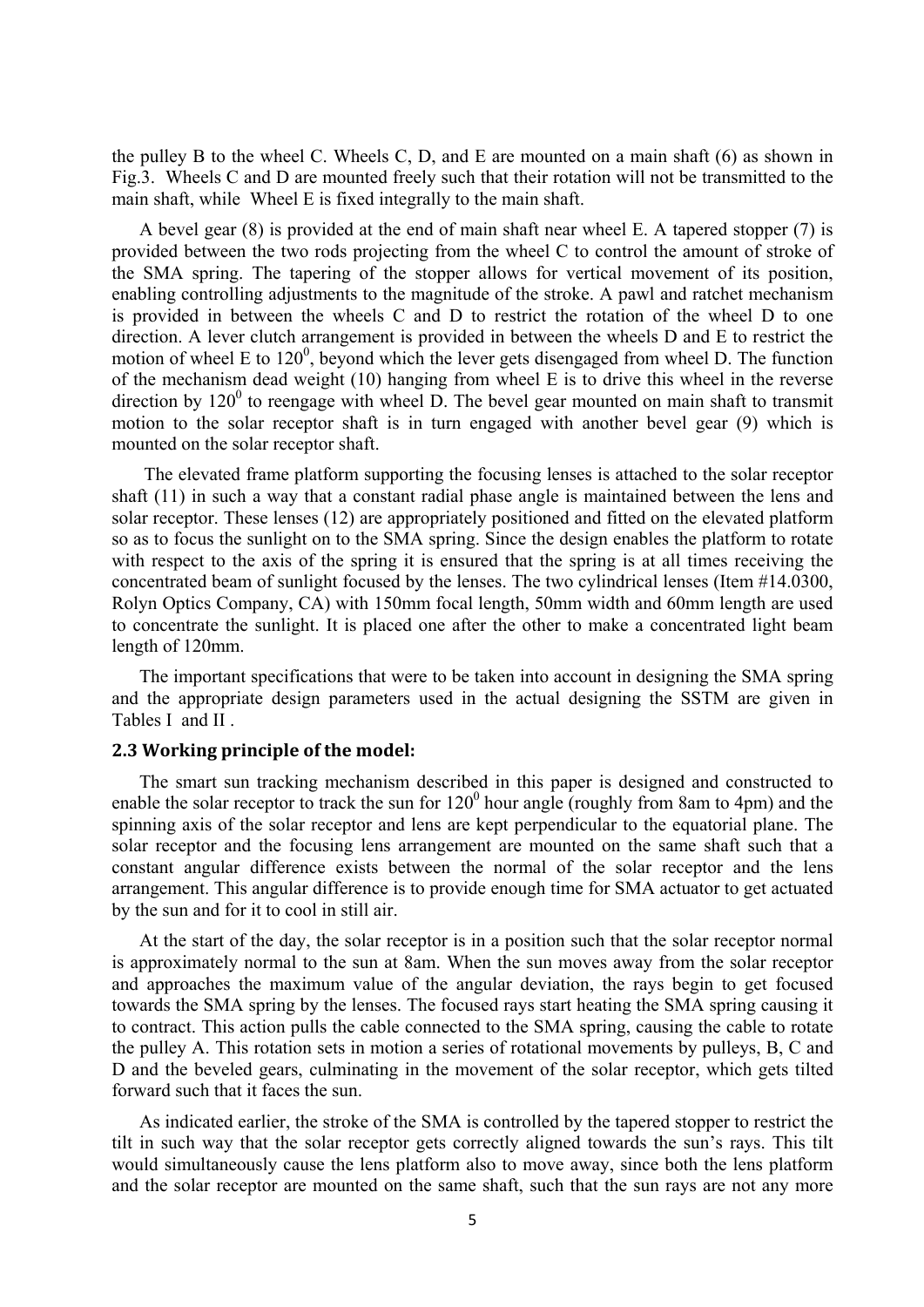focused on the SMA spring. In the absence of any heating, the SMA spring would start to cool and elongate due to the pull exerted by the weight attached to the wheel C. The wheel D will also try to rotate back, but would be prevented from doing so by the ratchet pawl mechanism that would arrest such movement, allowing only wheel C to rotate, preventing the reverse rotation of the solar receptor. As regards the SMA actuator it would have been restored to its initial status and would be once again ready to execute the actuation cycle when the sun again reaches the maximum of the angular deviation mentioned earlier.

At the end of the day, after  $120^0$  rotation of the sun, the lever clutch arrangement restores the solar receptor back to the initial position i.e. to the position of the solar receptor at the time of the first actuation of the day.

## **2.4 Design and construction of the SMA spring actuator:**

The most important element of this sun tracker is the SMA actuator (part (1) as shown in Fig.3). This actuator is made up of a Ni-Ti alloy that exhibits the phenomenon called 'shape memory effect'. Information is abundant in literature that describes this phenomenon in detail and how it could be put to use in the design of smart actuators that respond to a thermal stimulus (see ref. [12,15&16] for example).Of all the different shapes of actuators that are possible, a spring shaped actuator seemed to be the most appropriate shape for incorporation in the SSTM mechanism, mainly because it's stroke capability. Moreover, standard design procedures have been also been formulated for such SMA spring actuators that could readily be applied to design a spring for the SSTM (see for example, ref [17-18]). In this section, the logic of how a SMA spring was designed and used as the principal actuating element in driving the SSTM mechanism is described.

The SMA spring actuator could be either a tension spring or a compression spring. A tension spring that would be open-coiled in the low temperature under the load and would show the memory contraction in the high temperature was chosen as the SMA spring actuator for incorporation in the SSTM. The extended spring at low temperature would contract and exert a tensile force on heating by the sunlight focused onto it by the appropriately positioned cylindrical lenses in the SSTM mechanism. After the completion of the actuation event, the spring would need to be brought back to a predefined configuration as it cools down to the ambient low temperature, so that it is ready for the next stroke. Since the SMA spring is not expected to automatically come to this required low temperature position, a load is needed for this restoration of configuration at low temperature. In this design, as stated earlier in the construction of the SSTM mechanism, a dead weight hung from wheel E is used to bring the spring back at ambient temperature to a configuration suitable for the next activation.

It should be noted here that the ambient temperature really matters and therefore, picking the righ t SMA element is important depending on the region the device is used in. For example, in the fabricated model, we used an element which could operate well if the ambient temperature is below 35 degree Celsius suiting to conditions in Chennai, India. The heating is required from the sun to take the SMA temperature to above 30 degrees from the ambient to realize the full transformation. Very low ambient temperatures would mean bringing the transformation temperatures down to accommodate for being able to heat to austenite for transformation. High ambient temperatures would mean pushing the transformation temperatures up to accommodate for obtaining a fully martensite condition at the ambient temperature. Seasonal changes have to be accommodated for. There is, however, a challenge in terms of wide variations in temperature in certain parts of the world. The current design does not account for this kind of situation.

In order for the sun tracking mechanism to successfully operate using the SMA spring, it is necessary to ensure that the SMA material properties are such that thermal stimulus provided by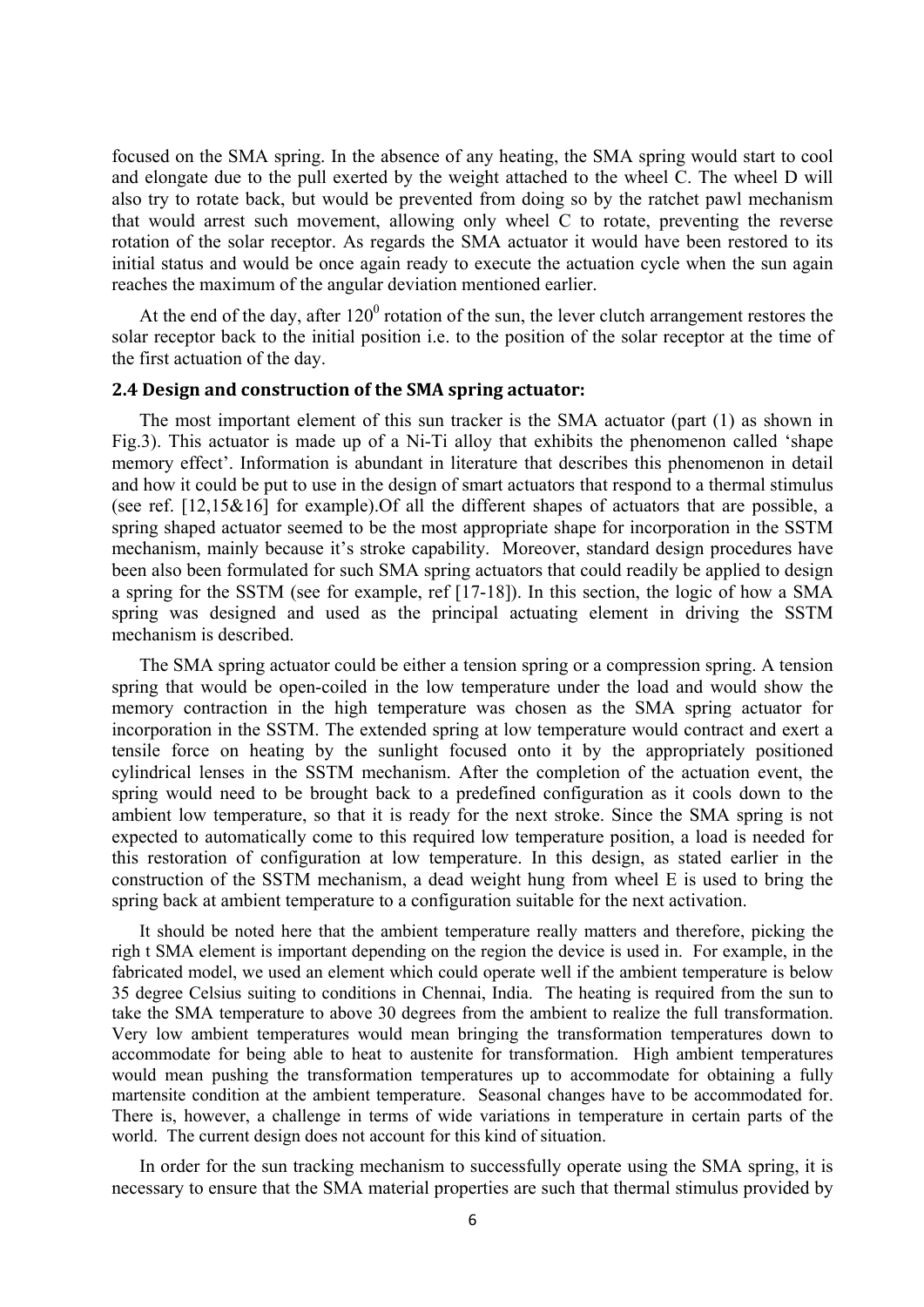the focusing lenses in the device is adequate to raise the temperature of the actuator to the required level for optimum force and stroke outputs. In addition, the spring should be designed such that the actuation force and the stroke that needs to be generated by the spring in this application should be achievable without the spring undergoing excessive accumulation of unwanted irreversible plastic deformations on continued use. This means that the transformation temperatures of the SMA spring material should be such that the wire would be in its fully martensitic state at the ambient temperature, and upon being exposed to sunlight concentrated on it by lenses provided in the mechanism, it should go into the fully austenitic state in a reasonable interval of time actuating the movement of the sun tracker.

The SMA actuator cooling times (for natural cooling) are logarithmic, and in still air ambient conditions, the resetting time (cooling) can pose a problem for the springs made of wires larger in diameter [18]. It was also verified that the forces needed to be developed by the SMA spring for tilting the receptor were within the maximum allowable force that the spring made of 0.5 diameter wire could support according to the standard design procedure recommended for SMA springs. Therefore, it was decided to fabricate a spring actuator using 0.5mm diameter NiTi SMA wires appropriately heat treated and shape set to achieve the desired actuation and stiffness properties. The procedure followed for doing this is described in Annexure I.

There are standard SMA spring design procedures available in literature [17-18] for specific actuation force and stroke requirements. For example, the design procedure described for lifting a constant load to a given height in a complete thermal cycle could have been adopted for the current design. However, our previous experience in designing tension springs according to the recommended standard procedures had brought to light the limitations of such procedures arising from an assumption that treats the behavior of the SMA in cold condition to be independent of manner in which loading was carried out..It was therefore deemed necessary to devise some of our own tests to assess the efficacy of the recommended design procedure and introduce some modifications. In the following section, an overview of the standard design procedure and the logic adopted in arriving at the same [17-18] are described and critically assessed in the light of the results obtained by experiments carried out on the spring. Tables I and II provide all the data for the current SSTM mechanism and spring actuator.

## **2.4.1 Standard design – An overview of the existing procedure:**

The design procedure adopted for the SMA spring is a clear departure from the conventional approaches to spring design adopted for steels in which the intrinsic material properties such as Young's modulus stay constant in the temperatures ranges in which they function [17-18]. In the case of Ni-Ti SMA however, a large change in the rigidity modulus occurs over a relatively narrow range of temperature increasing from low to high temperature as shown in Fig.4., resulting in a concomitant increase in the spring stiffness as one takes it from a low to a high temperature. The change in modulus with temperature is, in fact, the result of a reversible martensite to austenite solid state phase transformation. This aspect of the material property is taken into account in the design of SMA (Ni-Ti) spring, to arrive at a standard formula for wire diameter, spring diameter and number of coils for achieving a specified stroke and force in a thermal cycle. Force vs. displacement behavior of the SMA spring is assumed to be linear in the low and high temperature states. In addition, two design conditions are imposed: one on the maximum shear stress allowable in the austenitic state and the other on the maximum shear strain allowable in the low temperature state. These conditions allow one to choose the appropriate dimensions of the spring to generate a given force and displacement combination.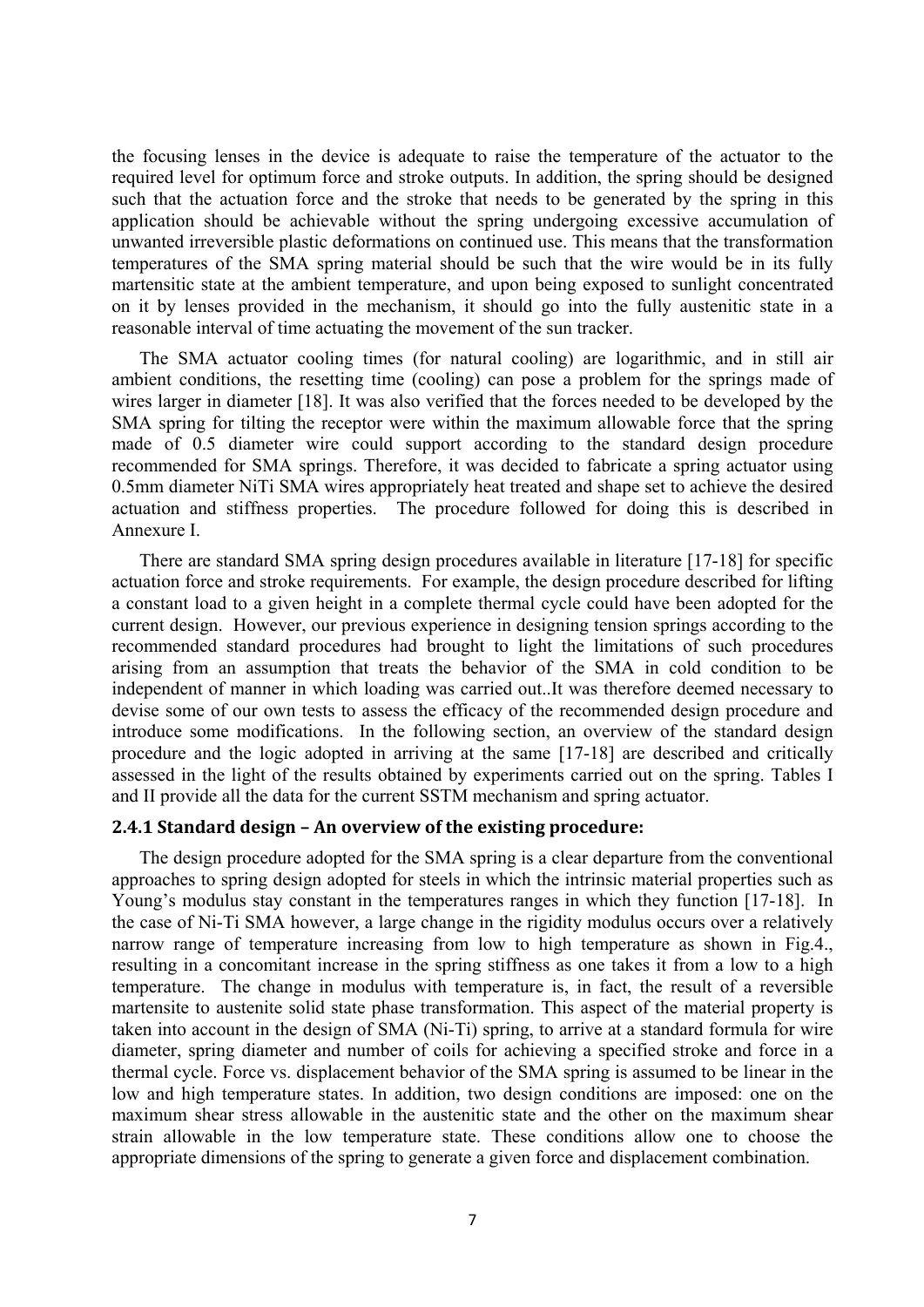The details of the recommended standard design procedure referred from [17-18] are given below for completeness sake so that the relevance of the characteristic experiments that have been conducted in this work could be put in perspective.



Fig.4 (A) Idealized SMA spring force vs. deflection behavior for standard SMA spring design, (B) configurations of the SMA spring under hot, hot with load and cold with load condition shapes [17]

diameter 'D', and the number of turns 'n' for a spring that will deliver a force 'P' and a stroke 'S' in a full actuation cycle. The appropriate values of shear moduli ' $G_h$ ' in the hot and ' $G_l$ ' in the cold states, the maximum allowable shear stress ' $\tau_c$ ' in the austenitic state, and the limit on shear strain 'γ' in the cold state are input parameters in this design procedure. The procedure is described below. In the standard design procedure, the aim is to arrive at the wire diameter 'd', the spring

The maximum shear stress allowable in the austenite state ' $\tau_c$ ', from the fatigue considerations puts a constraint on maximum allowable force on the spring  ${}^{6}P_{\text{max}}$ . The shear stress in the wire and the force on the spring can be related using,

$$
\tau_c = \frac{\text{W8CP}_{\text{max}}}{\pi \, d^2} \tag{1}
$$

Wh ere,

 $C =$  Spring index (D/d), value between 6 to 10 W = Wahl correction factor, where W =  $\frac{4C}{4C}$  $-1$  $\frac{-1}{-4} + \frac{0.615}{C}$ 

From equation (1), it is possible to find out the maximum allowable design load. Equation (2) is an expression that allows one to decide on the number of coils using,  $d$ ,  $D$ ,  $S$  and the allowable shear strain difference,  $\Delta \gamma = (\gamma_1 - \gamma_1)$  where  $\gamma_1$  is the maximum low temperature martensite shear strain allowable and  $\gamma_h$  is the high temperature shear strain. The limit on the low temperature martensitic shear strain is to ensure adequate cycle life without functional degradation.

The number of coils  $(n)$  can be calculated by,

$$
n = \frac{Sd}{\pi \Delta \gamma D^2} \tag{2}
$$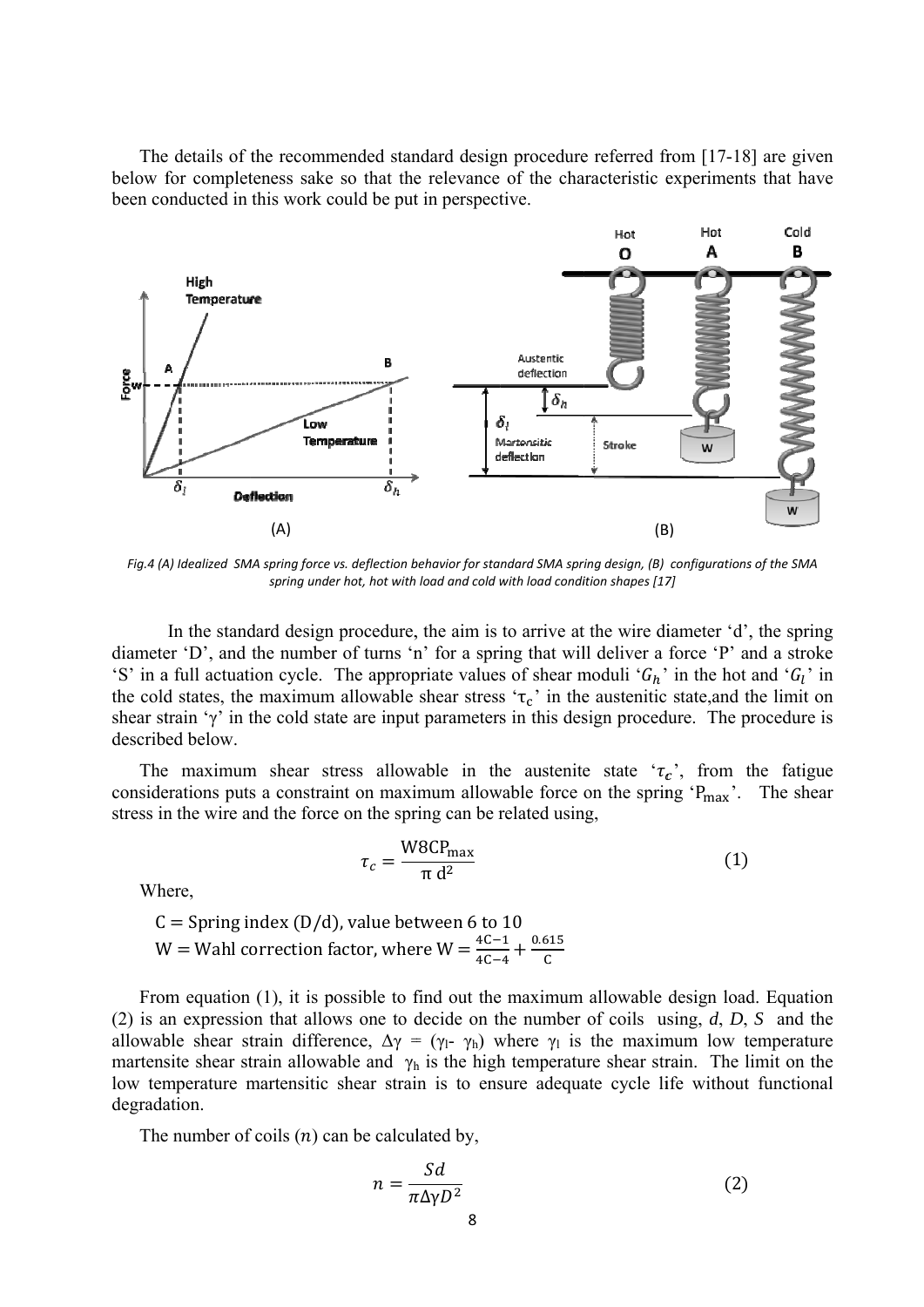The deflection of the spring  $(\delta)$  in hot or cold state, assuming the material to be elastic is given by,

$$
\delta = \frac{8PD^3n}{Gd^4} \tag{3}
$$

where

 $P =$  the force exerted by the spring

 $G$  = the rigidity modulus in the appropriate state.

Thus, the stiffness  $(K)$  can be calculated as

$$
K = \frac{Gd^4}{8D^3n} \tag{4}
$$

Where G pertains to the appropriate shear modulus – cold,  $G_l$  or hot,  $G_h$ .

Therefore, the total load to stroke relationship can be obtained for the spring in the cold and the hot state as shown in Fig.4,  $K_l$  and  $K_h$  for low and high temperature stiffness.

The maximum possible stroke  $(S_{max})$  can now be expressed as,

$$
S_{max} = P\left[\frac{1}{K_l} - \frac{1}{K_h}\right] = \frac{8PD^3n}{d^4} \left[\frac{1}{G_l} - \frac{1}{G_h}\right]
$$
(5)

## **2.4.2Application of the standard design to the SSTM SMA spring actuator**

In this section, the design procedure that has been adopted for the SSTM SMA spring actuator is described. In the current design of SSTM, the total force that needs to be generated by the spring during actuation is made up of 1) the SSTM driving force  $(F_{\rm cm})$ that is needed to tilt the SSTM assembly in the hot condition and 2) the force that is needed to restore the spring to its low temperature configuration once the tilting action has been completed and the spring had cooled down to ambient temperature. Experiments were carried out to determine the maximum SSTM driving force  $(F_{sm})$  that was needed to tilt the SSTM. The load on the spring during heating denoted by  $F_h$  is the sum of the SSTM driving force and the restoring force. During cooling the load on the spring $F_l$ , is only the restoring force. Thus, we have,

$$
F_h = \text{the restoring force} + \text{SSTM driving force} (F_{sm}) \tag{6}
$$

 $F_l$  = the restoring force

$$
F_{sm} = F_l - F_h
$$

For different loading conditions in the hot and cold states the maximum possible stroke  $(S_{max})$  of the spring is equal to difference between deflection of spring in cold state  $(\delta_i)$  by the restoring force( $F_l$ ) and the deflection of the spring in the hot state ( $\delta_h$ ) by the sum of the SSTM driving force and the restoring force  $(F_h)$ .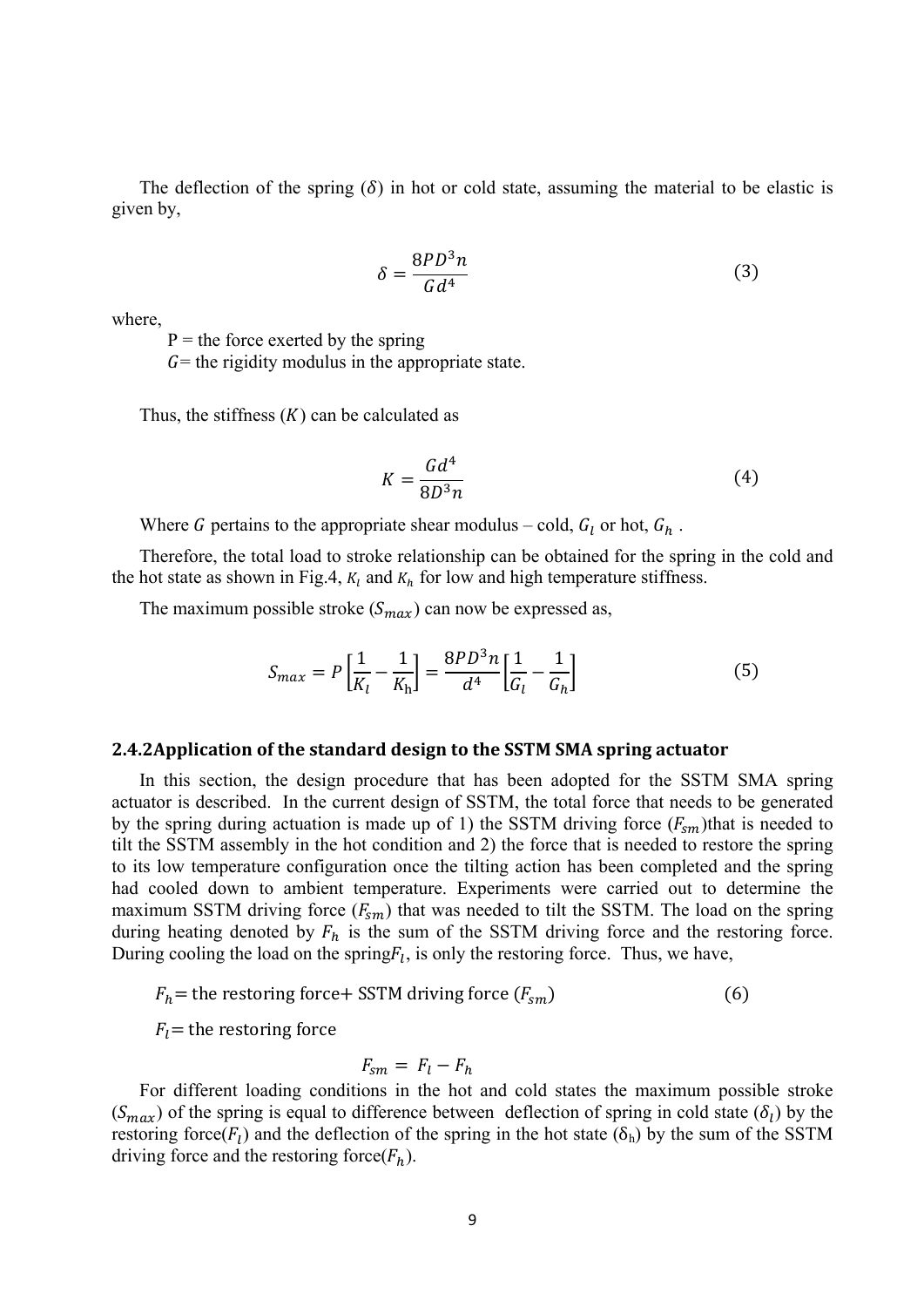$$
S_{max} = \delta_l - \delta_h \tag{7}
$$

By applying Equation (5) in equation (7), we have

$$
S_{max} = \left(\frac{8D^3n}{d^4}\right) \left(\frac{F_l}{G_l} - \frac{F_h}{G_h}\right) \tag{8}
$$

From equation (6)  $\& (8)$ , we can find the bias load,  $F_t$  to be

$$
F_l = \frac{\left(\frac{d^4 S_{max}}{8D^3} G_l\right) \left(\frac{1}{n}\right) + F_{sm} \left(\frac{G_l}{G_h}\right)}{\left(G_h - G_l\right)}\tag{9}
$$

Thus, from the above equation (equation (9)), we find that the restoring force, $F_l$ , and the number of coils, n, are inversely related to each other. In this SSTM design, the restoring force is chosen first and the force on the spring  $(F_h)$  in the hot state is calculated using equation (6),than the minimum number coils is computed appropriately using the strain criteria (equation(2)).

The pertinent data relating to the current SSTM spring actuator used for calculations in the standard design procedure are provided in Tables 1 and 2. The material properties for NiTi are taken directly from literature [17-18]. It has been mentioned in the section on standard design (Section 2.4.1) that a limit has to be put on the allowable shear strain in the low temperature state to ensure sufficient number of actuation cycles. It can be seen from the design procedure that the number of coils to realize a certain value of stroke is also dependent on the value of this shear strain as in equation (2). Assigning the value of 1.5% for the shear strain recommended in [18] (more discussion on this value can be found in ref. [19]) and using the Equation 2, the number of coils required for achieving the specified stroke is found to be 8. However, it is interesting to note that if one were to impose a more stringent condition on the maximum allowable shear strain there is a significant increase in the number of coils required. For example, for a limiting shear strain of around 1%, the number of coils required raises to around 50.To accommodate for lesser shear strain, a spring with 52 coils has been fabricated. It is found that the calculation related to the determination of number of coils required is very sensitive to the design load and limiting shear strain specification. Further studies have to be carried out in order to assess and develop a procedure in order address this sensitivity.

| Values used in the standard design calculations:  |                     |
|---------------------------------------------------|---------------------|
| Wire diameter (d)                                 | 0.5 <sub>mm</sub>   |
| Spring index $(C)$                                | 10                  |
| The maximum shear stress allowable in             | $100 - 200$         |
| the austenite state ( $\tau_c$ )                  | MPa                 |
| the maximum allowable shear strain ( $\gamma_l$ ) | $1.03\%$            |
| Stress-free austenite transformation              | $56.4$ °C to        |
| temperatures (start to finish temperatures)       | $63.8$ °C           |
| Stress-free martensite transformation             | 42.9 $\degree$ C to |
| temperatures (start to finish temperatures)       | 36.4°C              |
| High temperature modulus ( $G_h$ )                | 20700Mpa            |

Table 1.Properties of the spring actuator used in design calculation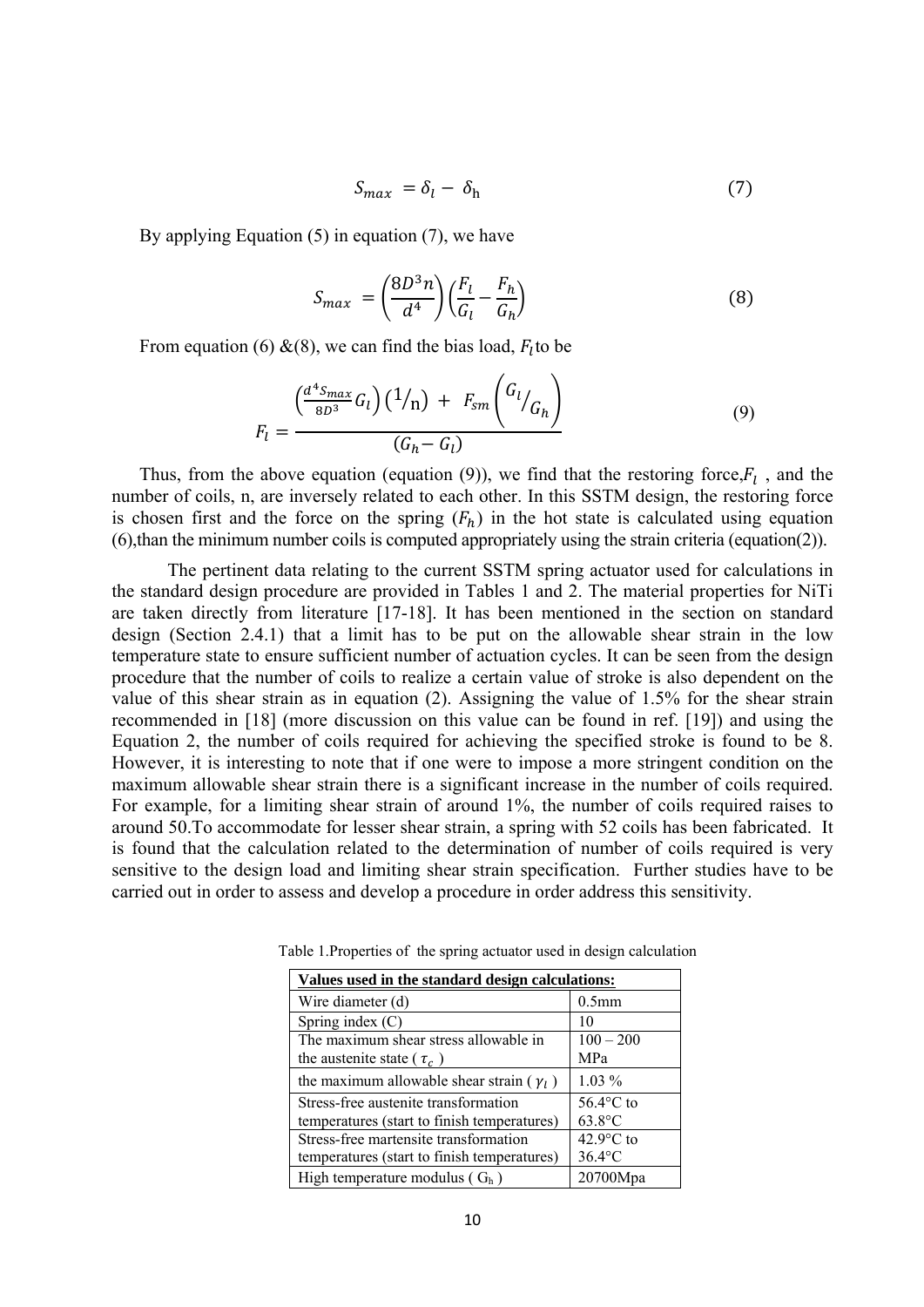| Low temperature modulus $(G1)$                        | 2750Mpa           |  |
|-------------------------------------------------------|-------------------|--|
| Bias force $(Fl)$                                     | 0.49 <sub>N</sub> |  |
| Value arrived at using the standard design procedure: |                   |  |
| Average spring diameter (D)                           | 5mm               |  |
| maximum allowable force $(P_{\text{max}})$            | 0.85 to 1.72 N    |  |
| the number of coils $(n)$                             | 50                |  |

Table 2. SSTM Design Parameters and Fabricated spring specifications

| <b>SSTM Requirement:</b>                |                     |  |
|-----------------------------------------|---------------------|--|
| The required Stroke $(S)$               | $7 \text{ mm}$      |  |
| SSTM driving force $(F_{sm})$           | 1.18 <sub>N</sub>   |  |
| <b>Fabricated spring specifications</b> |                     |  |
| Wire diameter (d)                       | 0.5 <sub>mm</sub>   |  |
| Average spring diameter (D)             | 5mm                 |  |
| the number of coils $(n)$               | 52                  |  |
| <b>SSTM</b> specifications              |                     |  |
| Hot test temperature                    | $\geq 65^{\circ}$ C |  |
| Cold test temperature                   | $\leq$ 35 ° C       |  |
| No of actuation /day                    | 24                  |  |
| The hour angle tilting rang             | $-60$ °to 60°       |  |
| The tilting hour angle /actuation       | $5^{\circ}$         |  |
| The actuation duration                  | $20 \text{ min}$    |  |

## **2.4.3Characterization of the SMA spring actuator**

The functional performance of the SMA spring actuator is determined by the load-deflection characteristics. Experiments have been conducted on the fabricated SMA spring to assess its performance. In the standard design procedure described in the previous sections, one is required to obtain the force-deflection characteristics in the high and low temperature conditions of the spring actuator, for calculating the stroke at any given load.

Two different conditions of loading are assessed for validating the results obtained from design calculations.

Case 1: The load-deflection plots for the hot condition (temperature needed to obtain fully austenite state. In the test it was taken to be above  $85^{\circ}$ C) and the cold condition (temperature needed to obtain fully martensite state – below  $25^{\circ}$ C) are arrived at independently. This is achieved by first taking the temperature of the stress free spring corresponding to the fully martensitic state and then applying various loads and measuring the deflection for those loads in order to arrive at the load-deflection in this cold state. And similarly, taking the temperature of the spring corresponding to the fully austenitic state (hot state), the deflection was measured for different loads at the hot state to arrive at the load-deflection plot in the hot state. Using the plots thus obtained, the stroke is calculated as the difference in the elongations between the cold and the hot state curves for the corresponding load.

Case 2: The spring is first taken to the hot state (fully austenitic state). Load is applied at this state and the deflection measured. Then, the temperature is lowered to bring it to the fully martensitic state with the load on and the deflection is measured at the low temperature state. This procedure is repeated for every load for which deflection is measured. The stroke is simply the change in deflection measured for every load thus applied.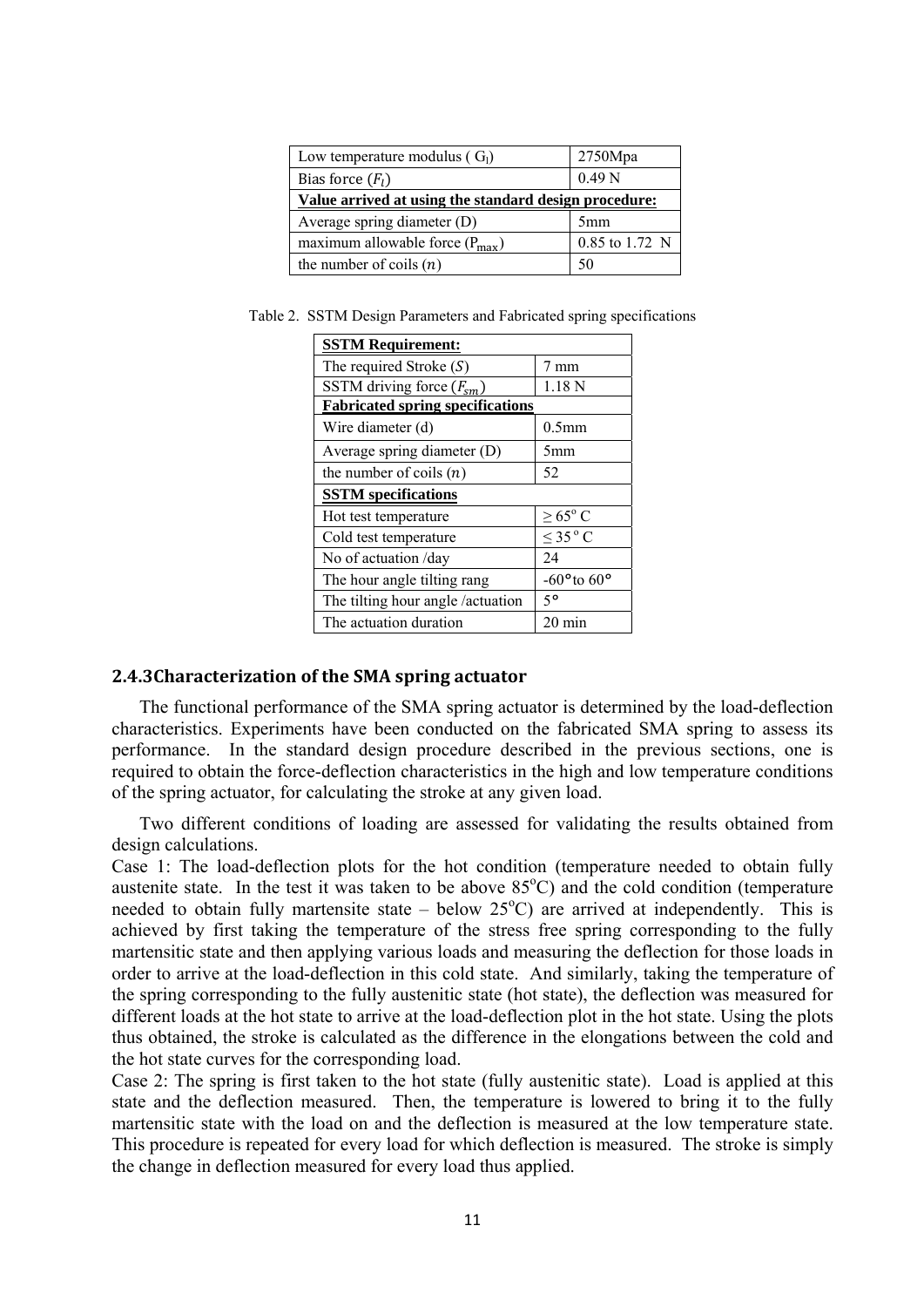Fig.5 (a)  $\&$  (b) show the results of the two cases of tests performed on the SMA spring that has been fitted to the SSTM. Of the three experimental curves shown in Fig.5 (a), the high temperature load-deflection curve marked red is the same for both the types of tests (Case 1 and Case 2). The force-deflection curve marked dark–blue pertains to the measurements in the cold state mentioned in Case 1. The curve marked sky-blue pertains to the measurements in the cold state deflection mentioned in Case 2 test. As can be seen, the cold state load-deflection for Case 1indicates a very high stiffness of the spring compared to that observed for the curve related to Case 2. The strokes calculated using Case 1 and 2 are presented in Fig.5 (b). It is to be noted that the magnitude of stroke computed for a particular load using Case 2 is much greater than that computed using Case 1. The shear modulus for the martensite state assumed in the case of standard theoretical design calculation plays a crucial role in its closeness to the actual condition (see Tables 1 and 2). From the results, it is clear that the shear modulus used in the standard design [17-18] for the cold state should pertain to that of the load-deflection obtained for Case 2. The shear modulus taken in theoretical calculations in this design seems to match with the measured.



Fia.5 (a)Load Vs deflection chart of SMA sprina obtained from experiments (Case 1 and 2) and theoretical desian calculation. (b) Load Vs stroke chart of SMA spring-experiments (Case 1 and 2) and theoretical design calculation.

#### **2.4.4Discussion**

A first glance at the standard design procedure leads one to the following expectations.

1) For a given wire diameter it should be possible to arrive at the maximum load that the spring can support in its actuating cycle. (See Equation 1)

2) The number of coils 'n' for realizing the required stroke can be independently arrived at by using Equation2, once the limit on the low temperature shear strain  $(\gamma_1)$  is fixed.

However, a closer look at the design equations reveals that once the value of P and S are chosen, the required number of coils (n) gets automatically fixed without requiring an externally imposed limit on the shear strain recommended in the standard design Equation2. Because of the significant difference in the stiffness values of the SMA in its austenitic (hot) and its martensitic states (cold) the strain values registered by the SMA spring at a constant load would be widely different in the hot and cold states. The consequence of this difference would be that, when the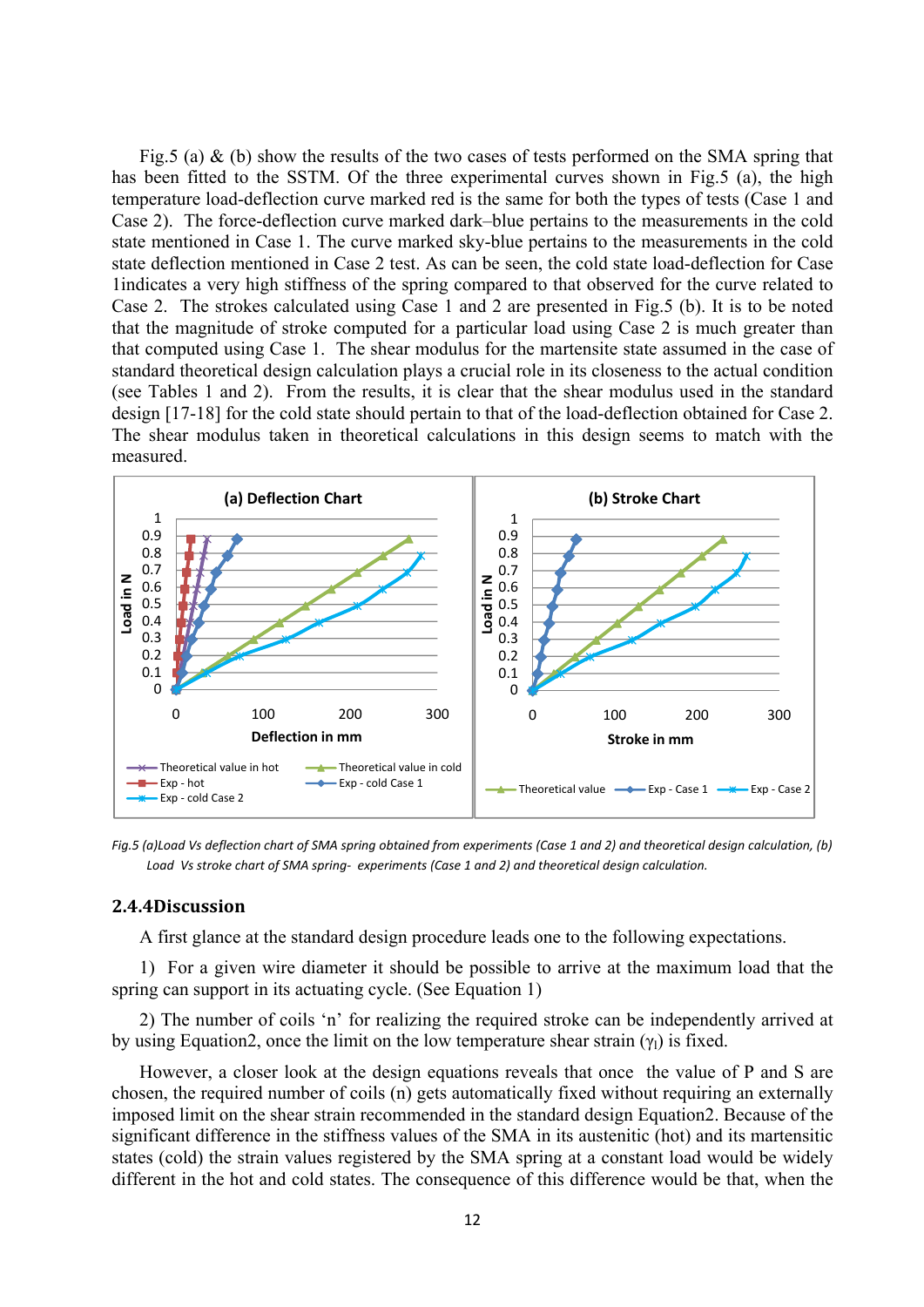spring is under the maximum load allowed by Equation 1the cold state shear strain experienced by the spring, would exceed the maximum shear strain of 1.5% recommended in the standard design procedure. For example, under the load  $P = 1.18$  N, the cold state shear strain (γ<sub>l</sub>) in the spring would be 4.46%, far greater than 1.5%.

Correspondingly, the stroke values used for obtaining the number of coils using the limiting cold state strain in the Equation 2 is less than that obtained using the maximum load given in Equation 5 which is more appropriate and closer to the characteristics predicted in experiments as mentioned in section 2.5.3. The stroke values used in Equation 2 and to limiting the cold state strain within the recommended value for the real situation is achieved by providing external stopper in the restoring operation (cooling).

In the SSTM, both hot and cold stopper are used to achieve the required function. In order to provide consistent actuation strokes, a hot stopper is also provided. Fig.3 shows the two hard stops provided in SSTM. The authors also believe that the cold stopper would improve the performance in relation to both the structural fatigue and against the degradation of the actuation function. Further investigations need to be carried out to optimize the performance with the inclusion of hard stops. The functionality of the fabricated model is tested with sunlight and achieved the functionally. A video of the functional model in its working action is available in [20].

# **3 Conclusions:**

From the study presented here that primarily deals with the design and fabrication of the smart sun tracking mechanism using SMA, the following important conclusions are drawn:

- 1. It is possible to design and develop a sun tracking mechanism using SMA that directly uses sunlight without the need for any additional external power source.
- 2. The SSTM can be designed as a compact system since the current design uses SMA both as a sensing and an actuating element with direct heating from sunlight.
- 3. The tilting of the receptor is triggered at regular intervals of time depending on the angular movement of the sun. It should be noted that time intervals of trigger can be changed by tuning the system appropriately.
- 4. The characterization experiments and the related design calculations indicate that changes have to be made in the standard procedures presented in current literature in order properly design the SMA spring actuator, given the loading conditions.
- 5. Conservative decisions on the design have been made in this exercise providing hard stops both during the heating and the cooling stages of the actuator.
- 6. In order to make sure the structural fatigue and functional fatigue life of the actuator are enhanced, in the current design of the SMA actuator in the SSTM, it was decided to provide a larger number of coil spring actuator than needed by design calculations.

The proposed SSTM model designed and fabricated in this project as a proof of concept sun tracking mechanism. However, the following need to be addressed in order to make it possible to realize such a design in the real life solar equipment.

- 1. The temporary gaps because of passing clouds are yet to be addressed in the current closed loop control system.
- 2. A more general approach to designing an SSTM is needed to take into account the variations in design parameters such as load on the SMA actuator, time interval for tilt triggering, etc.
- 3. Further studies have to be conducted to address the sensitivity of the device to ambient temperature in realizing the actual reliable working model.